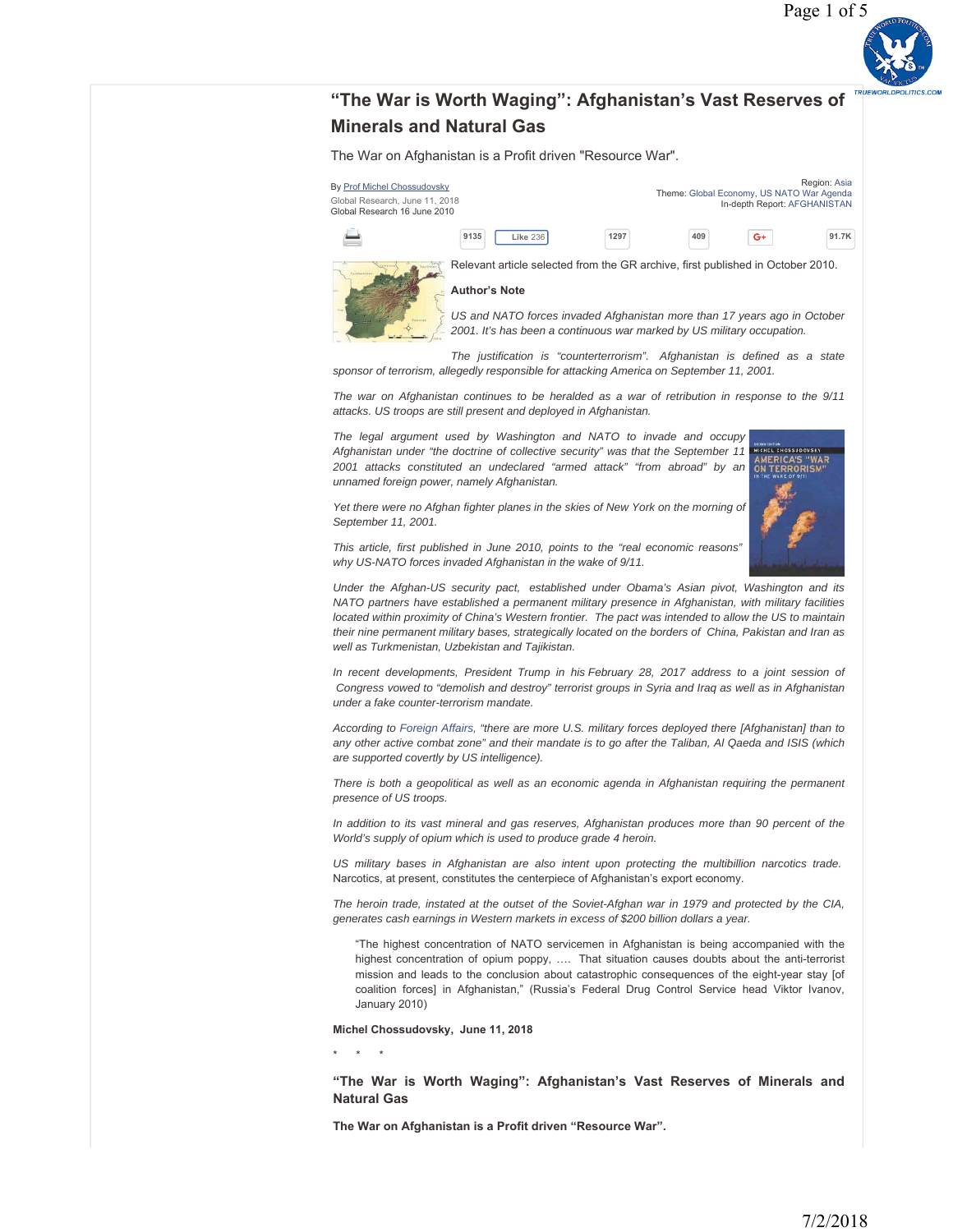# By Prof Michel Chossudovsky

October 2010

The 2001 bombing and invasion of Afghanistan has been presented to World public opinion as a "Just War", a war directed against the Taliban and Al Qaeda, a war to eliminate "Islamic terrorism" and instate Western style democracy.

The economic dimensions of the "Global War on Terrorism" (GWOT) are rarely mentioned. *The post 9/11 "counter-terrorism campaign" has served to obfuscate the real objectives of the US-NATO war.* 

The war on Afghanistan is part of a profit driven agenda: a war of economic conquest and plunder, "a resource war".

While Afghanistan is acknowledged as a strategic hub in Central Asia, bordering on the former Soviet Union, China and Iran, at the crossroads of pipeline routes and major oil and gas reserves, its huge mineral wealth as well as its untapped natural gas reserves have remained, until June 2010, totally unknown to the American public.

According to a joint report by the Pentagon, the US Geological Survey (USGS) and USAID, Afghanistan is now said to possess "previously unknown" and untapped mineral reserves, estimated authoritatively to be of the order of one trillion dollars (New York Times, U.S. Identifies Vast Mineral Riches in Afghanistan – NYTimes.com, June 14, 2010, See also BBC, 14 June 2010).

"**The previously unknown deposits** — including huge veins of iron, copper, cobalt, gold and critical industrial metals like lithium — are so big and include so many minerals that are essential to modern industry that Afghanistan could eventually be transformed into one of the most important mining centers in the world, the United States officials believe.

An internal Pentagon memo, for example, states that Afghanistan could become the "Saudi Arabia of lithium," a key raw material in the manufacture of batteries for laptops and BlackBerrys.

**The vast scale of Afghanistan's mineral wealth was discovered by a small team of Pentagon officials and American geologists.** The Afghan government and President Hamid Karzai were recently briefed, American officials said.

While it could take many years to develop a mining industry, the potential is so great that officials and executives in the industry believe it could attract heavy investment even before mines are profitable, providing the possibility of jobs that could distract from generations of war.

"There is stunning potential here," Gen. David H. Petraeus, commander of the United States Central Command, said… "There are a lot of ifs, of course, but I think potentially it is hugely significant."

The value of the newly discovered mineral deposits dwarfs the size of Afghanistan's existing war-bedraggled economy, which is based largely on opium production and narcotics trafficking as well as aid from the United States and other industrialized countries. Afghanistan's gross domestic product is only about \$12 billion.

"This will become the backbone of the Afghan economy," said Jalil Jumriany, an adviser to the Afghan minister of mines. (New York Times, op. cit.)

Afghanistan could become, according to T*he New York Times* "the Saudi Arabia of lithium". "Lithium is an increasingly vital resource, used in batteries for everything from mobile phones to laptops and key to the future of the electric car." At present Chile, Australia, China and Argentina are the main suppliers of lithium to the world market. Bolivia and Chile are the countries with the largest known reserves of lithium. "The Pentagon has been conducting ground surveys in western Afghanistan. "Pentagon officials said that their initial analysis at one location in Ghazni province showed the potential for lithium deposits as large as those of Bolivia" (U.S. Identifies Vast Mineral Riches in Afghanistan – NYTimes.com, June 14, 2010, see also Lithium – Wikipedia, the free encyclopedia)

# **"Previously Unknown Deposits" of Minerals in Afghanistan**

The Pentagon's near one trillion dollar "estimate" of previously "unknown deposits" is a useful smokescreen. The Pentagon one trillion dollar figure is more a trumped up number rather than an estimate: "We took a look at what we knew to be there, and asked what would it be worth now in terms of today's dollars. **The trillion dollar figure seemed to be newsworthy**." (*The Sunday Times*, London, June 15 2010, emphasis added)

Moreover, the results of a US Geological Survey study (quoted in the Pentagon memo) on Afghanistan's mineral wealth were revealed three years back, at a 2007 Conference organized by the Afghan-American Chamber of Commerce. The matter of Afghanistan's mineral riches, however, was not considered newsworthy at the time.

The US Administration's acknowledgment that it first took cognizance of Afghanistan's vast mineral wealth following the release of the USGS 2007 report is an obvious red herring. Afghanistan's mineral wealth and energy resources (including natural gas) were known to both America's business elites and the US government prior to the Soviet-Afghan war (1979-1988).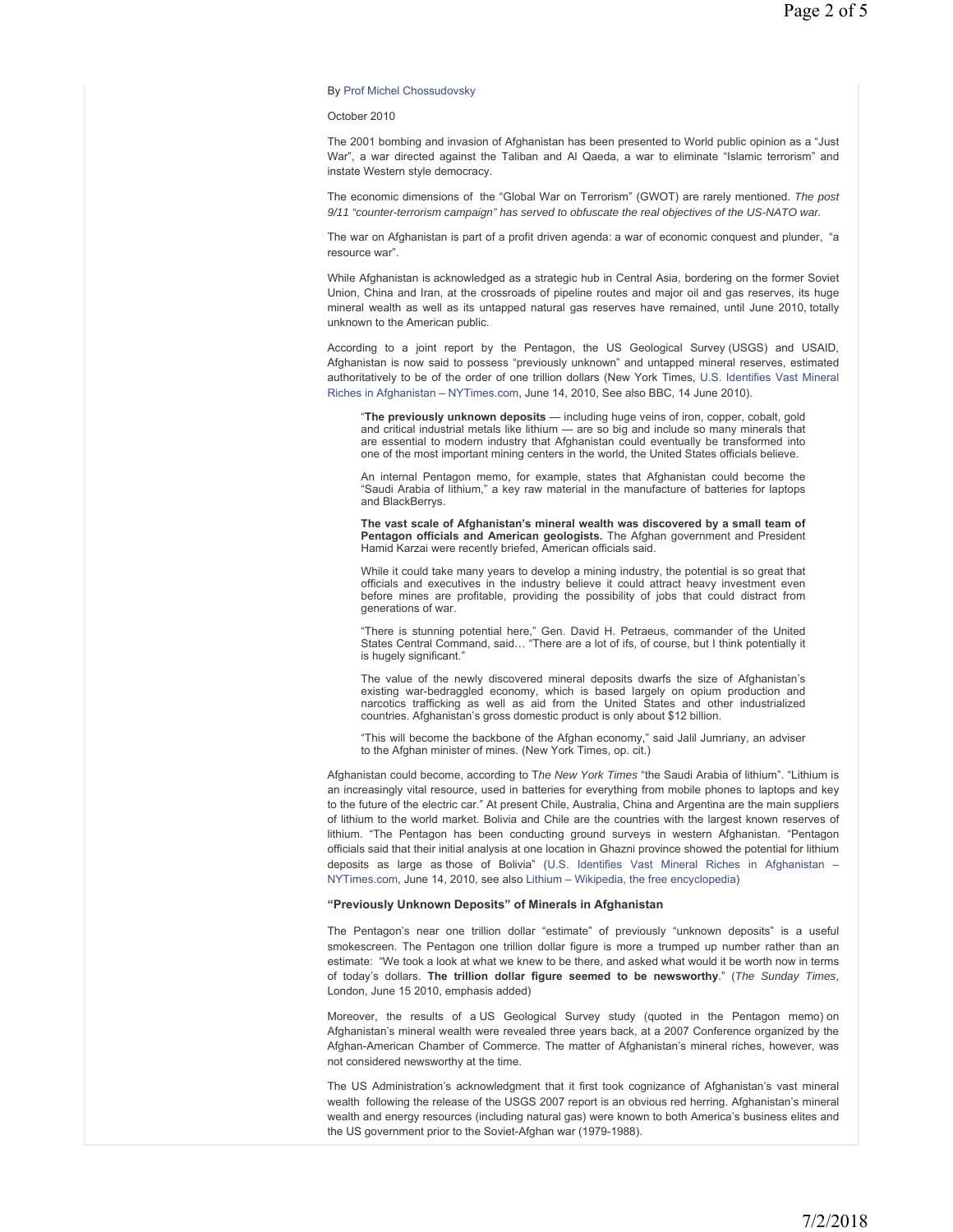Geological surveys conducted by the Soviet Union in the 1970s and early 1980s confirm the existence of vast reserves of copper (among the largest in Eurasia), iron, high grade chrome ore, uranium, beryl, barite, lead, zinc, fluorspar, bauxite, lithium, tantalum, emeralds, gold and silver.(Afghanistan, Mining Annual Review, *The Mining Journal*, June, 1984). These surveys suggest that the actual value of these reserves could indeed be substantially larger than the one trillion dollars "estimate" intimated by the Pentagon-USCG-USAID study*.* 

More recently, in a 2002 report, the Kremlin confirmed what was already known: "It's no secret that Afghanistan possesses rich reserves, in particular of copper at the Aynak deposit, iron ore in Khojagek, uranium, polymetalic ore, oil and gas," (RIA Novosti, January 6, 2002):

"Afghanistan has never been anyone's colony – no foreigner had ever "dug" here before the 1950s. The Hindu Kush mountains, stretching, together with their foothills, over a vast area in Afghanistan, are where the minerals lie. Over the past 40 years, **several dozen deposits have been discovered in Afghanistan, and most of these discoveries were sensational. They were kept secret, however, but even so certain facts have recently become known.**

It turns out that Afghanistan possesses reserves of nonferrous and ferrous metals and precious stones, and, if exploited, they would possibly be able to cover even the earnings from the drug industry. The copper deposit in Aynak in the southern Afghan Helmand Province is said to be the largest in the Eurasian continent, and its location (40 km from Kabul) makes it cheap to develop. The iron ore deposit at Hajigak in the central Bamian Province yields ore of an extraordinarily high quality, the reserves of which are estimated to be 500m tonnes. A coal deposit has also been discovered not far from there.

Afghanistan is spoken of as a transit country for oil and gas. **However, only a very few people know that Soviet specialists discovered huge gas reserves there in the 1960s and built the first gas pipeline in the country to supply gas to Uzbekistan.** At that time, the Soviet Union used to receive 2.5 bn cubic metres of Afghan gas annually. During the same period, large deposits of gold, fluorite, barytes and marble onyxes that have a very rare pattern were found.

However, the pegmatite fields discovered to the east of Kabul are a real sensation. Rubies, beryllium, emeralds and kunzites and hiddenites that cannot be found anywhere else – the deposits of these precious stones stretch for hundreds of kilometres. Also, the rocks containing the rare metals beryllium, thorium, lithium and tantalum are of strategic importance (they are used in air and spacecraft construction).

**The war is worth waging.** … (Olga Borisova, "Afghanistan – the Emerald Country", Karavan, Almaty, original Russian, translated by BBC News Services, Apr 26, 2002. p. 10, emphasis added.)

While public opinion was fed images of a war torn resourceless developing country, the realities are otherwise: Afghanstan is a rich country as confirmed by Soviet era geological surveys.

The issue of "previously unknown deposits" sustains a falsehood. It excludes Afghanstan's vast mineral wealth as a justifiable casus belli. It says that the Pentagon only recently became aware that Afghanistan was among the World's most wealthy mineral economies, comparable to The Democratic Republic of the Congo or former Zaire of the Mobutu era. The Soviet geopolitical reports were known. During the Cold War, all this information was known in minute detail:

… Extensive Soviet exploration produced **superb geological maps and reports that listed more than 1,400 mineral outcroppings, along with about 70 commercially viable deposits** … The Soviet Union subsequently committed more than \$650 million for resource exploration and development in Afghanistan, with proposed projects including an oil refinery capable of producing a half-million tons per annum, as well as a smelting complex for the Ainak deposit that was to have produced 1.5 million tons of copper per year. In the wake of the Soviet withdrawal a subsequent World Bank analysis projected that the Ainak copper production alone could eventually capture as much as 2 percent of the annual world market. The country is also blessed with massive coal deposits, one of which, the Hajigak iron deposit, in the Hindu Kush mountain range west of Kabul, is assessed as one of the largest high-grade deposits in the world. (John C. K. Daly, Analysis: Afghanistan's untapped energy, UPI Energy, October 24, 2008, emphasis added)

## **Afghanistan's Natural Gas**

Afghanistan is a land bridge. The 2001 U.S. led invasion and occupation of Afghanistan has been analysed by critics of US foreign policy as a means to securing control over the strategic trans-Afghan transport corridor which links the Caspian sea basin to the Arabian sea.

Several trans-Afghan oil and gas pipeline projects have been contemplated including the planned \$8.0 billion TAPI pipeline project (Turkmenistan, Afghanistan, Pakistan, India) of 1900 km., which would transport Turkmen natural gas across Afghanistan in what is described as a "crucial transit corridor". (See Gary Olson, Afghanistan has never been the 'good and necessary' war; it's about control of oil, The Morning Call, October 1, 2009). Military escalation under the extended Af-Pak war bears a relationship to TAPI. Turkmenistan possesses third largest natural gas reserves after Russia and Iran. Strategic control over the transport routes out of Turkmenistan have been part of Washington's agenda since the collapse of the Soviet union in 1991.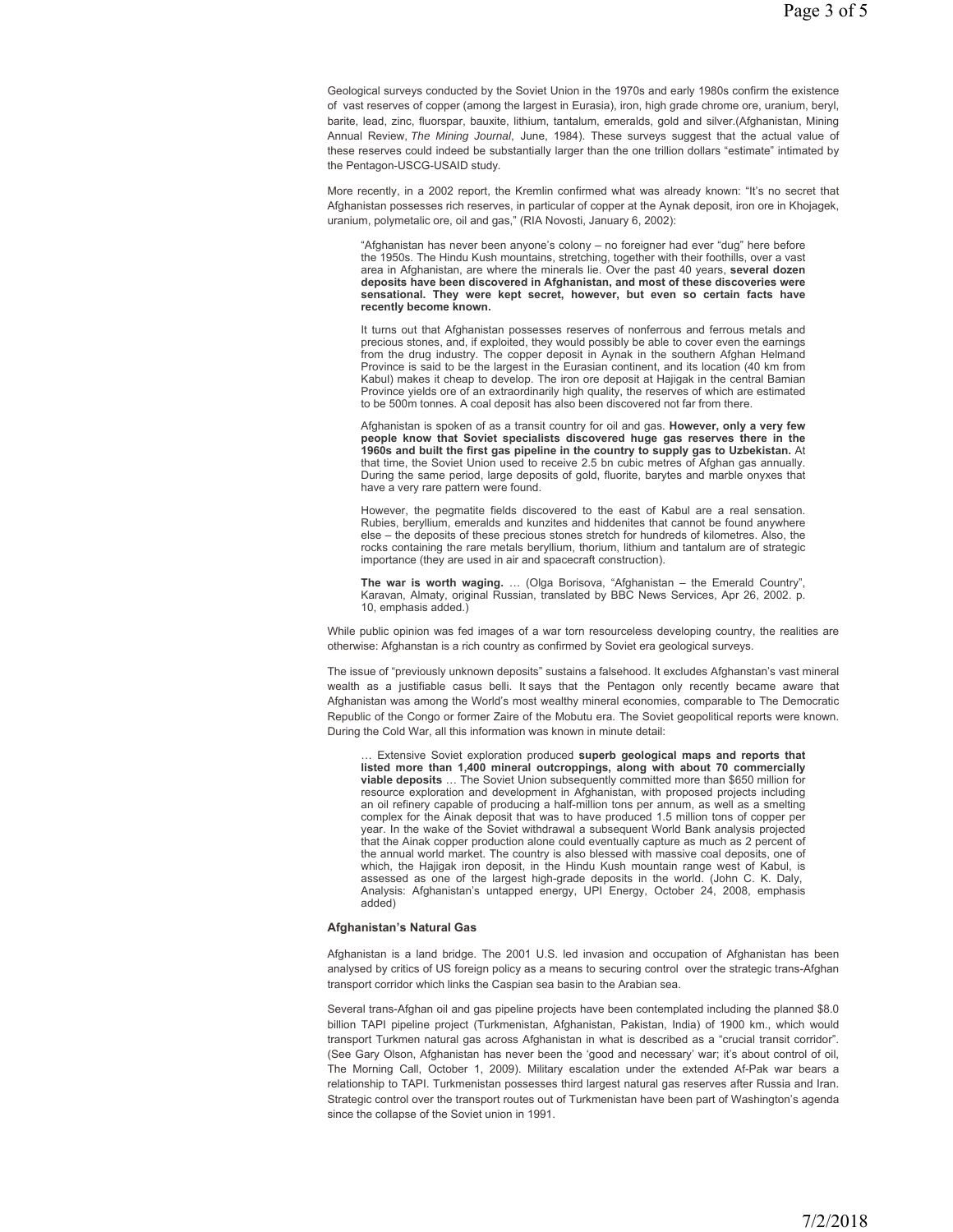What was rarely contemplated in pipeline geopolitics, however, is that Afghanistan is not only adjacent to countries which are rich in oil and natural gas (e.g Turkmenistan), it also possesses within its territory sizeable untapped reserves of natural gas, coal and oil. Soviet estimates of the 1970s placed "Afghanistan's 'explored' (proved plus probable) gas reserves at about 5 trillion cubic feet. The Hodja-Gugerdag's initial reserves were placed at slightly more than 2 tcf." (*See, The Soviet Union to retain influence in Afghanistan, Oil & Gas Journal, May 2, 1988).* 

The US.Energy Information Administration (EIA) acknowledged in 2008 that Afghanistan's natural gas reserves are "substantial":

"As northern Afghanistan is a 'southward extension of Central Asia's highly prolific, natural gas-prone Amu Darya Basin,' Afghanistan 'has proven, probable and possible natural gas reserves of about 5 trillion cubic feet.' (UPI, John C.K. Daly, Analysis: Afghanistan's untapped energy, October 24, 2008)

From the outset of the Soviet-Afghan war in 1979, Washington's objective has been to sustain a geopolitical foothold in Central Asia.

# **The Golden Crescent Drug Trade**

America's covert war, namely its support to the Mujahideen "Freedom fighters" (aka Al Qaeda) was also geared towards the development of the Golden Crescent trade in opiates, which was used by US intelligence to fund the insurgency directed against the Soviets.1

Instated at the outset of the Soviet-Afghan war and protected by the CIA, the drug trade developed over the years into a highly lucrative multibillion undertaking. It was the cornerstone of America's covert war in the 1980s. Today, under US-NATO military occupation, the drug trade generates cash earnings in Western markets in excess of \$200 billion dollars a year. (See Michel Chossudovsky, America's War on Terrorism, Global Research, Montreal, 2005, see also Michel Chossudovsky, Heroin is "Good for Your Health": Occupation Forces support Afghan Narcotics Trade, Global Research, April 29, 2007)

### **Towards an Economy of Plunder**

The US media, in chorus, has upheld the "recent discovery" of Afghanistan's mineral wealth as "a solution" to the development of the country's war torn economy as well as a means to eliminating poverty. The 2001 US-NATO invasion and occupation has set the stage for their appropriation by Western mining and energy conglomerates.

The war on Afghanistan is a profit driven "resource war".

Under US and allied occupation, this mineral wealth is slated to be plundered, once the country has been pacified, by a handful of multinational mining conglomerates. According to Olga Borisova, writing in the months following the October 2001 invasion, the US-led "war on terrorism [will be transformed] into a colonial policy of influencing a fabulously wealthy country." (Borisova, op cit).

Part of the US-NATO agenda is also to eventually take possession of Afghanistan's reserves of natural gas, as well as prevent the development of competing Russian, Iranian and Chinese energy interests in Afghanistan.

#### **Note**

1. The Golden Crescent trade in opiates constitutes, at present, the centerpiece of Afghanistan's export economy. The heroin trade, instated at the outset of the Soviet-Afghan war in 1979 and protected by the CIA, generates cash earnings in Western markets in excess of \$200 billion dollars a year.

Since the 2001 invasion, narcotics production in Afghanistan has increased more than 35 times. In 2009, opium production stood at 6900 tons, compared to less than 200 tons in 2001. In this regard, the multibillion dollar earnings resulting from the Afghan opium production largely occur outside Afghanistan. According to United Nations data, the revenues of the drug trade accruing to the local economy are of the order of 2-3 billion annually.

In contrast with the Worldwide sales of heroin resulting from the trade in Afghan opiates, in excess of \$200 billion. (See Michel Chossudovsky, America's War on Terrorism", Global Research, Montreal, 2005)

### **ORDER DIRECTLY FROM GLOBAL RESEARCH**